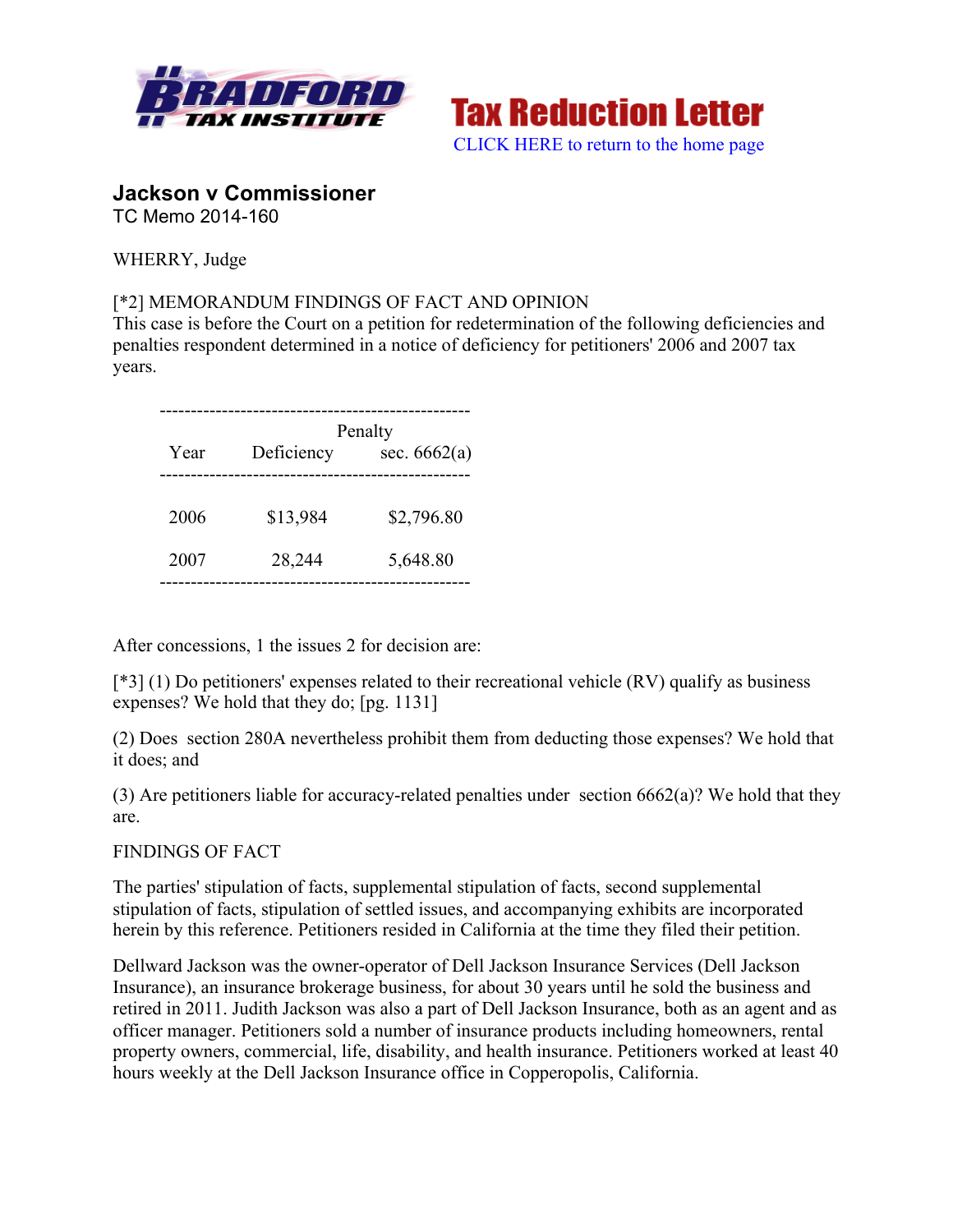[\*4] In 2004 petitioners began selling RV insurance in addition to the other products. Prior to that date, petitioners had sold auto insurance policies that would cover RVs. But petitioners recognized that traditional auto insurance policies were not well suited for the higher end RVs. When they learned of RV-specific policies, they decided that they could market these policies at weekend RV rallies. And it was at this point that petitioners' business and personal interests began to intersect.

Petitioners joined their first RV club in 1995. These clubs are chapters of the Family Motor Coach Association, which was established in 1963. These clubs hold RV rallies, which, according to petitioners, are held about once a month and are primarily social events. A rally would usually start on Friday afternoon, and the participants would hold a potluck dinner that night. On Saturday, after a breakfast provided by the "trail boss", the club would have an information session, often about RV maintenance issues. Only RV owners may attend these rallies. Ownership is similarly required by certain RV parks. Some parks also prohibit RVs older than a certain age. During the years at issue petitioners were members of the Gold Diggers and the Goldengate club chapters. They remained members of these two chapters at least up to the time of trial.

[\*5] Starting in 2004, petitioners began attending RV rallies not just for pleasure but also for business purposes. At or around the same time, they purchased a 2004 Winnebago RV. We reject petitioners' contentions that they attended RV rallies solely for business purposes from 2004 but instead find that they had mixed purposes. Petitioners would gather sales leads at every rally. To that end, petitioners had a banner that they attached to their RV advertising Dell Jackson Insurance. Petitioners would set up an information table outside of their RV or outside the clubhouse, if the site had one. If they set up a table by a clubhouse, petitioners moved the banner from the RV to the table. Otherwise, the sign remained on the RV from the time they arrived until the time they left. Petitioners would invite potential customers to come to their RV, and they would sit either outside or inside the RV and discuss the prospective client's insurance needs. It would often take months, if not years, for a relationship with a potential customer, which could begin with a lead, to develop into an actual sale.

Petitioners would gather information from potential clients. When they returned to the office after the weekend, they would use that information to generate rate quotes. They would bring the quotes, policies, and other data to the next rally. Clients would review and sign policies in petitioners' or their own [\*6] RVs. Petitioners did not limit their sales at the rallies to RV insurance; they sold all types of policies.

Petitioners' certified public accountant, William Hartley, prepared the tax returns for both years at issue using the information petitioners provided. During the 2006 tax year petitioners deducted \$47,461 for depreciation of their 2004 Winnebago. Pe[pg. 1132] titioners claimed 100% business use for the RV for 2006. Petitioners admitted at trial, however, that they took two or three personal trips in that RV during 2006. In 2007 petitioners purchased a brand-new Winnebago for \$248,456.96. On their 2007 Federal income tax return, petitioners deducted \$60,424 for depreciation of the new Winnebago. Petitioners reported business use of 99.95% and a depreciable basis of \$302,119. Petitioners testified that, because of Mrs. Jackson's health, they took no personal trips during 2007.

Petitioners deducted as a business expense interest paid with respect to the financing of the 2007 Winnebago. Petitioners provided a calendar of the 2007 trips on which they recorded 15 trips in that year. They also provided a log that described in more detail their meetings with specific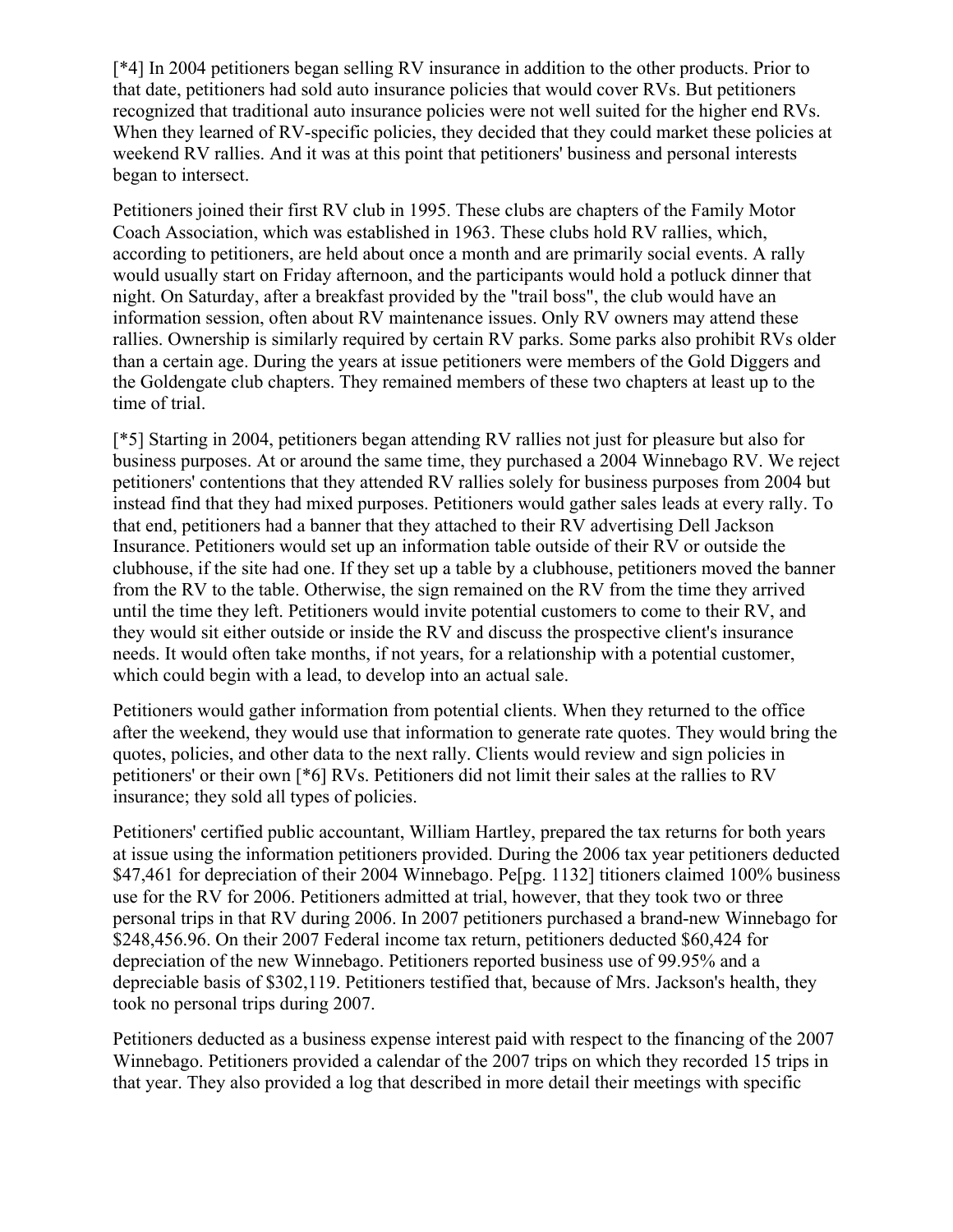clients and potential clients. The total gross receipts directly attributable to petitioners' RV rally contacts were \$14,882 and \$19,446 for the 2006 and 2007 tax years, respectively.

[\*7] In the notice of deficiency, respondent disallowed the depreciation deductions. Respondent also disallowed the interest expense as a business expense. Petitioners timely petitioned this Court for redetermination.

### OPINION

As a general rule, the Commissioner's determination of a taxpayer's liability is presumed correct, and the taxpayer bears the burden of proving that the determination is improper. Rule  $142(a)$ ; Welch v. Helvering, 290 U.S. 111, 115 [12 AFTR 1456] (1933). Deductions are a matter of legislative grace, and the taxpayer bears the burden of proving that he is entitled to any claimed deductions. New Colonial Ice Co. v. Helvering, 292 U.S. 435, 440 [13 AFTR 1180] (1934). This includes the burden of substantiation. Hradesky v. Commissioner, 65 T.C. 87, 89-90 (1975), aff'd per curiam, 540 F.2d 821 [38 AFTR 2d 76-5935] (5th Cir. 1976). Although section 7491 may shift the burden of proof in specified circumstances, petitioners have not established that they meet the prerequisites, under section  $7491(a)(1)$  and (2), for such a shift.

I. Petitioners' RV Expenses as Business Expenses

 Section 167(a) allows taxpayers a depreciation deduction for property used in a trade or business or held for the production of income, whereas section 163(a) allows a deduction for all interest paid or accrued on indebtedness. But section [\*8] 262(a) disallows deductions "for personal, living, or family expenses," and section 163(h) prevents noncorporate taxpayers from deducting personal interest.

To determine whether property is used in a trade or business or held for the production of income, we look to "whether the acquisition and/or maintenance of property was primarily associated with profit-motivated purposes." Gill v. Commissioner, T.C. Memo. 1994-92 [1994 RIA TC Memo ¶94,092], 1994 WL 59249, at \*6 (citing Int'l Artists, Ltd. v. Commissioner, 55 T.C. 94, 104 (1970)), aff'd without published opinion, 76 F.3d 378 [77 AFTR 2d 96-997] (6th Cir. 1996). If there is personal use, it must "be distinctly secondary and incidental". Int'l Artists, Ltd. v. Commissioner, 55 T.C. at 104. If the expenses are primarily motivated by personal considerations, section 262 prohibits the taxpayer from deducting them. Id. In certain circumstances where substantial personal and substantial business motives coexist, we can allocate the expenses between personal and business use. Id. at 105; see also Int'l Trading Co. v. Commissioner, 275 F.2d 578, 587 [5 AFTR 2d 970] (7th Cir. 1960), aff'g T.C. Memo. 1958- 104 [¶58,104 PH Memo TC]; Deihl v. Commissioner, T.C. Memo. 2005-287 [2005 RIA TC Memo ¶05,287], slip op. at 25.

There is no question that petitioners used the RV for personal purposes. They admitted such with respect to the 2006 tax year. The parties disagree, however, as to whether petitioners, when attending the RV rallies, used the RV for pleasure or business. Respondent appears concerned primarily with the magnitude [\*9] of the expense, calling the RV opulent and extravagant, as well as the perceived social aspect of these rallies. Respondent's position has merit. Petitioners attended these rallies in a purely social setting for at least nine years before using the rallies as a bus[pg. 1133] iness venue, and they have continued to attend such rallies since they retired and sold their insurance business.

Nevertheless, there is no doubt that petitioners actively sold insurance policies during their time at the rallies and that their business activities generated not-insignificant revenue. While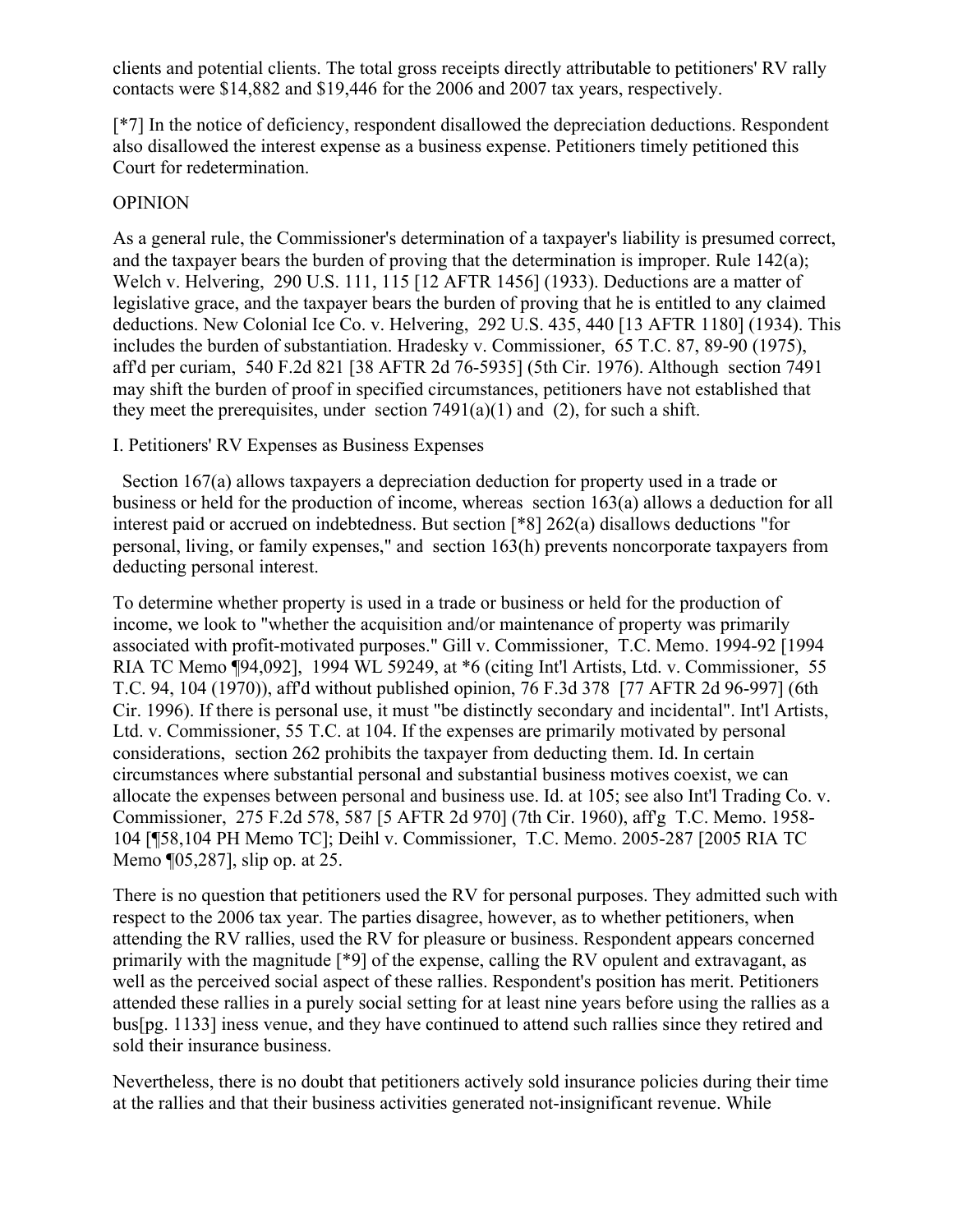respondent seems to emphasize the meager gross receipts compared to the significant capital outlay, petitioners' gross receipts from the rallies steadily increased each year, tripling in the four years after they began conducting business at RV rallies. Many businesses incur a loss in their early years while they are spooling up, establishing their reputation, and acquiring a customer base. In the insurance business, this is very important because of renewal commissions, and the value of the book of continuing business adds to goodwill and the market price of the insurance agency.

Petitioners credibly testified that they spent their time at these rallies cultivating business contacts and closing sales. One of petitioners' clients even described Mr. Jackson as having the reputation of being "a pest about insurance". Petitioners had a substantial business purpose in purchasing the RV, [\*10] and we believe this an appropriate situation to allocate the depreciation and interest deductions between business and personal uses. But before we can allocate, we must consider the impact of the substantiation rules.

 Section 274(d) disallows deductions, including depreciation and interest, with respect to certain items of property unless the taxpayer meets certain substantiation requirements. These items of property include "property used as a means of transportation" and "any property of a type generally used for purposes of entertainment, recreation, or amusement". Sec. 280F(d)(4)(A). A recreational vehicle, not used for transportation of people or cargo for hire, see sec.  $280F(d)(4)(C)$ , falls within these definitions. Therefore petitioners must "substantiate[] by adequate records or by sufficient evidence corroborating \*\*\* [their] own statement" the amount of the expense, the time and place of use of the property, the business purpose, and "the business relationship to the taxpayer of persons \*\*\* using the facility or property". Sec. 274(d); see also sec. 1.274-5T(b)(6), Temporary Income Tax Regs, 50 Fed. Reg. 46016 (Nov. 6, 1985).

For the 2007 tax year, petitioners produced a calendar listing the dates of the rallies and the clients with whom they met. They kept this calendar record contemporaneously with the rallies. They also produced a list prepared during respondent's examination that details the types of conversations held with clients [\*11] during the 2007 rallies. While "postevent ballpark estimates" are generally insufficient to meet the substantiation requirements, Moss v. Commissioner, 135 T.C. 365, 369 (2010), we find this document reliable as a showing of business purpose corroborated by the calendar and affidavits of clients, see sec.  $1.274 - 5T(c)(3)$ , Temporary Income Tax Regs, 50 Fed. Reg. 46020 (Nov. 6, 1985). For the 2006 tax year petitioners produced no records, and we cannot find that they adequately substantiated any business purpose for that tax year. 3 Absent two brief assertions in affidavits that the affiants purchased policies in 2006, petitioners' testimony is uncorroborated for the 2006 tax year. These affidavits are not enough for the purposes of section 274.

The Code does not prevent taxpayers from enjoying their work or from turning a leisure activity into a profitable one. See Jackson v. Commissioner, 59 T.C. 312, 317 (1973) (recognizing that "suffering has never been made a prerequisite to deductibility"). That being said, we think it undeniable that there is an element of personal use. Yet, as discussed above, we think petitioners after [\*12] 2004 and before 2012 had substantial and predominant business motives in their RV activities. After reviewing the evidence in the record and considering petitioners' testimony, we believe petitioners to have spent two-thirds of [pg. 1134] their time during these rallies on business. Therefore, petitioners' business use of the RV amounted to 66-2/3% in 2007. We cannot allocate the use in 2006; petitioners failed to establish a business use because they could not sufficiently corroborate their testimony.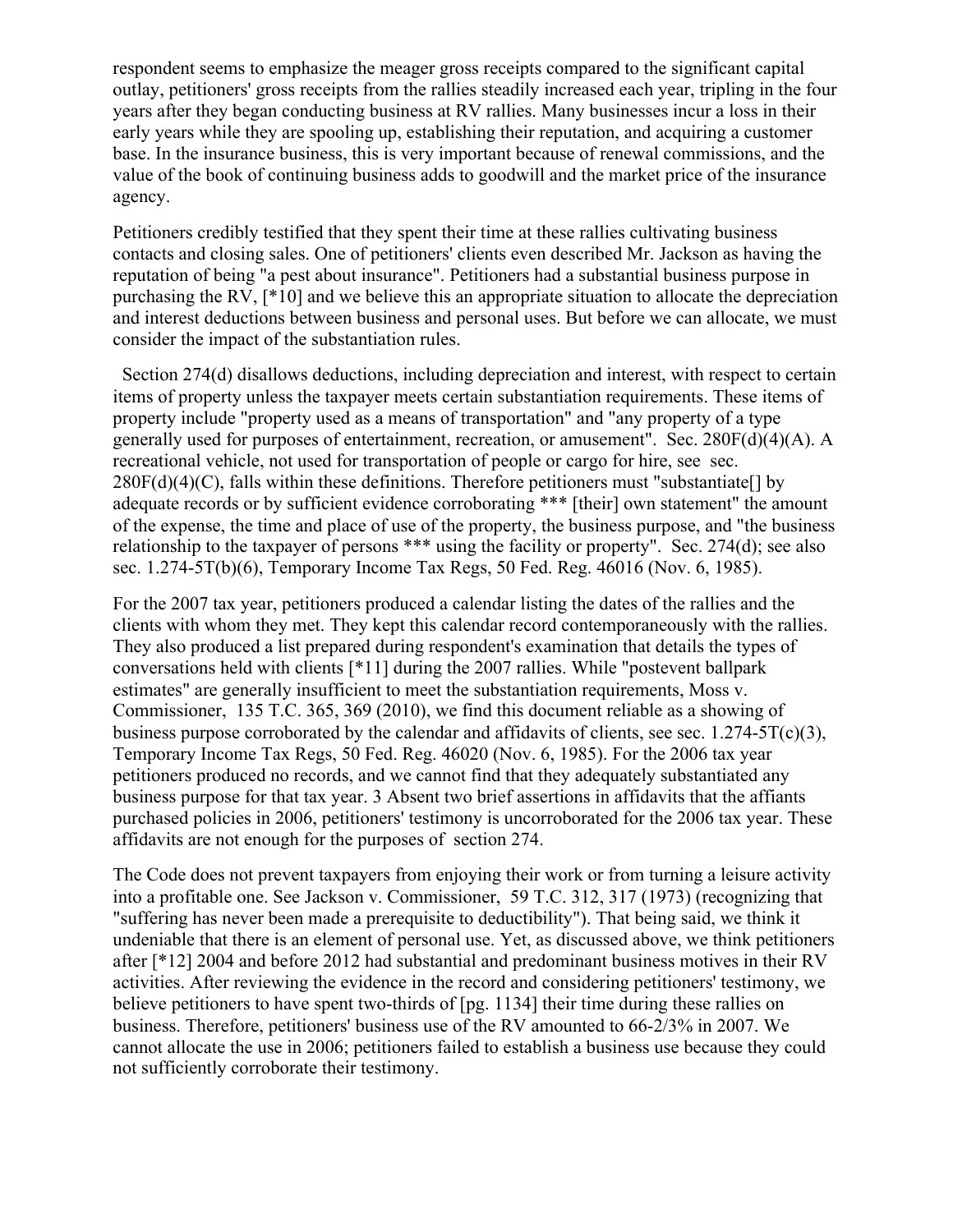We note two other issues with petitioners' 2007 depreciation deduction. On petitioners' 2007 tax return, they claim a cost basis of \$302,270 for the RV. But the sale contract between the RV dealership and petitioners states a cost of \$248,456.96. The difference may be sales or use tax and license fees, which were not currently deducted but instead capitalized. Petitioners did not substantiate the higher cost basis, reported on their return, and they must use the lesser amount to calculate any allowable 2007 depreciation.

It follows that-except for the important impediment imposed by section 280A, discussed infra-66-2/3% of the claimed depreciation on the new Winnebago and of petitioners' 2007 interest expense would be deductible as a reasonable allowance for the "exhaustion, wear and tear" on the Winnebago and for "interest paid or accrued on indebtedness properly allocable to a trade or  $[*13]$  business". See secs.  $163(h)(2)(A)$ ,  $167(a)$ ; see also sec. 1.163-8T, Temporary Income Tax Regs., 52 Fed. Reg. 24999 (July 2, 1987). The balance of petitioners' 2007 interest expense and claimed depreciation are personal expenses and may not be deducted. Secs.  $163(h)(1)$ ,  $262(a)$ .

### II. Petitioners' RV as a Dwelling Unit

Now we must address respondent's secondary argument, namely that section 280A prevents petitioners from taking any deduction with respect to the RV. Section 280A(a) and (b) provides the general rule that individual and S corporation taxpayers cannot deduct expenses "with respect to the use of a dwelling unit which is used by the taxpayer during the taxable year as a residence" unless such a deduction would be allowable "without regard to its connection with \*\*\* [the taxpayer's] trade or business \*\*\* [or] income-producing activity".

Use as a residence is a defined term. Sec. 280A(d). Generally, "a taxpayer uses the dwelling unit during the taxable year as a residence if he uses such unit (or portion thereof) for personal purposes for a number of days which exceeds the greater of-(A) 14 days, or (B) 10 percent of the number of days during such year for which such unit is rented at a fair rental." Sec. 280A(d)(1). "Dwelling unit" is also a defined term and "includes a house, apartment, condominium, mobile home, boat, or similar property". Sec.  $280A(f)(1)(A)$ . This Court has previously held [\*14] that a motor home qualifies as a dwelling unit within the meaning of section 280A(f)(1)(A). See, e.g., Haberkorn v. Commissioner, 75 T.C. 259, 260 (1980); Dunford v. Commissioner, T.C. Memo. 2013-189, at \*23 [2013 RIA TC Memo ¶13,189]-\*24; Perry v. Commissioner, T.C. Memo. 1996-194 [1996 RIA TC Memo ¶96,194], slip op. at 14. Although we use the more modern term throughout this opinion, an RV and a motor home are one and the same thing. Petitioners and counsel used the two terms interchangeably at trial. Accordingly, petitioners' RV is a dwelling unit for purposes of section 280A.

The question is then whether petitioners used the RV for personal purposes for more than 14 days. "Personal purposes" is also a defined term, and a "taxpayer shall be deemed to have used a dwelling unit for personal purposes for a day if, for any part of such day, the unit is used \*\*\* for personal purposes by the taxpayer" Sec. 280A(d)(2) (emphasis added). Our finding above that petitioners had some personal use of the RV is fatal to their position. Any personal use, including watching TV in the RV, makes the entire day a personal day. Petitioners therefore used the RV as a dwelling unit for personal purposes for more than 14 days, and section 280A prohibits them from taking any deductions with respect to the RV. 4 [\*15] See also [pg. 1135] Dunford v. Commissioner, at \*15 (denying the taxpayers' business deductions with respect to their motor home because they used it as a residence).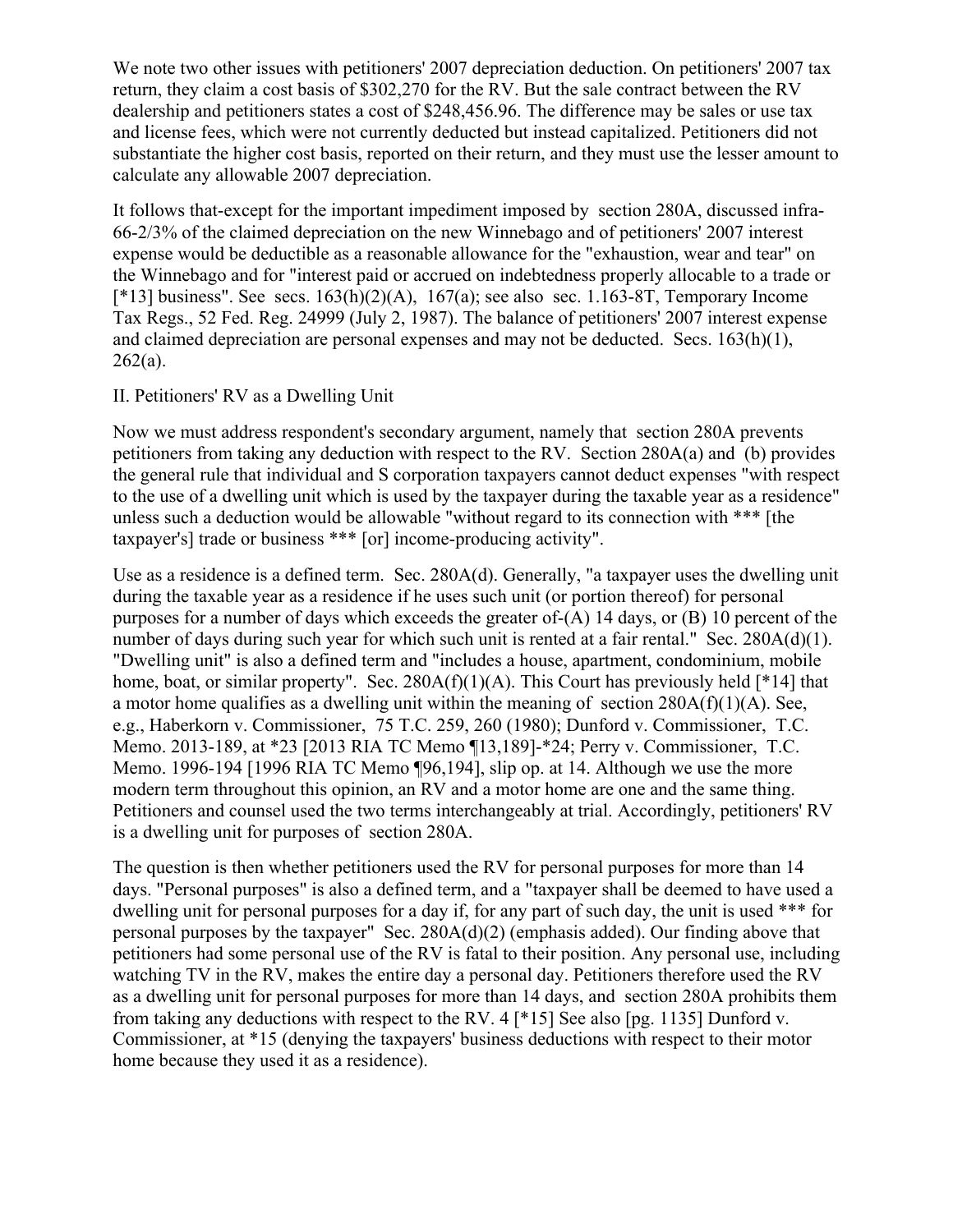Section 280A(c) contains a number of exceptions to the general rules described above, including one which allows a taxpayer to allocate costs to a certain portion of the dwelling unit. But the exception, as relevant to petitioners, requires that a portion of the dwelling unit be "exclusively used" on a regular basis "as a place of business which is used by patients, clients, or customers in meeting or dealing with the taxpayer in the normal course of his trade or business". Sec.  $280A(c)(1)(B)$ . Exclusivity is the key here as petitioners did not use any portion of their RV exclusively for business. They therefore do not meet the requirements for allocations under section 280A(c). See Salih v. Commissioner, T.C. Memo. 1994-627 [1994 RIA TC Memo  $[94,627]$ , 1994 WL 706221, at  $*3$  (finding that the taxpayer failed to prove he  $[*16]$  used the television and VCR in his claimed home office exclusively for business), aff'd without published opinion, 77 F.3d 490 [77 AFTR 2d 96-1008] (9th Cir. 1996).

This result may seem harsh, but it is the operation of the statute, which reflects Congress' desire to prevent taxpayers from deducting personal expenses as business expenses. In enacting section 280A, Congress wished to prevent taxpayers from deducting costs associated with their personal residences as well as vacation homes. The Senate Finance Committee wrote: "[T]here is a great need for definitive rules to resolve the conflict that exists between several recent court decisions [which had allowed taxpayers to claim deductions] and the position of the Internal Revenue Service as to the correct standard governing the deductibility of expenses attributable to the maintenance of an office in the taxpayer's personal residence." S. Rept. No. 94-938, at 147 (1976), 1976-3 C.B. (Vol. 3) 49, 185. Congress adopted the Internal Revenue Service's position and set forth the new rule. Congress believed that the prior "appropriate and helpful "standard used by the courts in determining whether similar home office expenses were deductible

result[ed] in treating personal living, and family expenses which are directly attributable to the home (and therefore not deductible) as ordinary and necessary business expenses, even though those expenses did not result in additional or incremental costs incurred as a result of the business use of the home. Thus, expenses otherwise considered nondeductible personal, living and family expenses might be converted into deductible business expenses simply because, under [\*17] the facts of the particular case, it was appropriate and helpful to perform some portion of the taxpayer's business in his personal residence. \*\*\*

Id. Section 280A casts a wide net in this regard and sometimes catches taxpayers, like petitioners, who in addition to their personal use had genuine business purposes. Thus, while petitioners' RV may be "appropriate and helpful" in their business, they have failed to meet the stringent requirements of section 280A.

#### III. Petitioners' Liability for Accuracy-Related Penalties

Respondent also determined accuracy-related penalties under section 6662(a). Respondent bears the burden of production for the determined penalties and must produce sufficient evidence establishing that it is appropriate to impose the penalties. See Higbee v. Commissioner, 116 T.C. 438, 446 (2001). However, the burden to establish that they acted with reasonable cause remains with petitioners. See id. at 446-447.

 Section 6662(a) imposes an accuracy-related penalty equal to 20% of an underpayment of tax attributable to one of five causes specified in subsection (b). Respondent contends that petitioners are liable for the penalties because of negligence and/or disregard of the rules or regulations or, alternatively, because the underpayments are due to substantial understatements of income tax. See sec.  $6662(b)(1)$  and (2).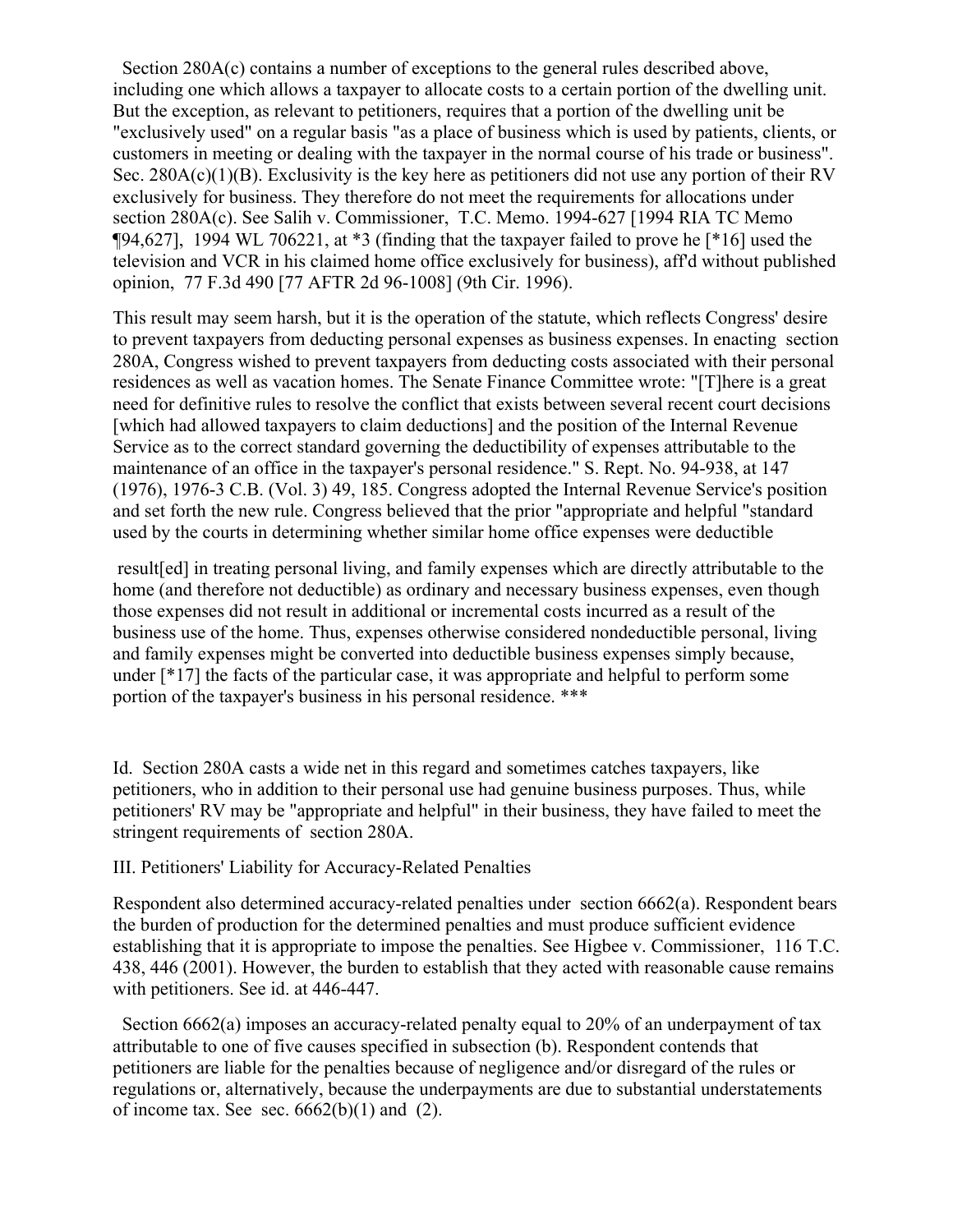[\*18] For purposes of the penalty, "negligence' includes any failure to make a reasonable attempt to comply with the provisions of this title". Sec. 6662(c). Under [pg. 1136] caselaw, "'[n]egligence is a lack of due care or the failure to do what a reasonable and ordinarily prudent person would do under the circumstances." Freytag v. Commissioner, 89 T.C. 849, 887 (1987) (quoting Marcello v. Commissioner, 380 F.2d 499, 506 [19 AFTR 2d 1700] (5th Cir. 1967), aff'g on this issue 43 T.C. 168 (1964) and T.C. Memo. 1964-299 [¶64,299 PH Memo TC]), aff'd, 904 F.2d 1011 [66 AFTR 2d 90-5322] (5th Cir. 1990), aff'd, 501 U.S. 868 [68 AFTR 2d 91-5025] (1991). A substantial understatement of income tax in the case of an individual is (with certain modifications which do not apply in this case) an understatement of income tax that exceeds the greater of (1) 10% of the tax required to be shown on the return for the taxable year or (2)  $$5,000$ . Sec.  $6662(d)(1)(A)$ .

There is an exception to the section 6662(a) penalty when a taxpayer can demonstrate that the taxpayer (1) had reasonable cause for the underpayment and (2) acted in good faith with respect to the underpayment. Sec.  $6664(c)(1)$ . Regulations promulgated under section  $6664(c)$  further provide that the determination of reasonable cause and good faith "is made on a case-by-case basis, taking into account all pertinent facts and circumstances." Sec. 1.6664-4(b)(1), Income Tax Regs.

[\*19] If a taxpayer can show that he reasonably relied on a tax professional, then he may avoid a section 6662(a) penalty. See sec. 1.6664-4(c), Income Tax Regs. But to do so, the taxpayer must meet the following three-prong test: "(1) The adviser was a competent professional who had sufficient expertise to justify reliance, (2) the taxpayer provided necessary and accurate information to the adviser, and (3) the taxpayer actually relied in good faith on the adviser's judgment." Neonatology Assocs., P.A. v. Commissioner, 115 T.C. 43, 99 (2000), aff'd, 299 F.3d 221 [90 AFTR 2d 2002-5442] (3d Cir. 2002).

Respondent determined that petitioners' understatements exceeded \$5,000, which is greater than 10% of the tax required to be shown on the returns, for both tax years, and he has met his burden of production. Petitioners did not produce sufficient evidence that they acted with reasonable cause and in good faith. Petitioners took deductions contrary to the plain language of the statute, and they have not alleged a misunderstanding of section 280A. 5 See sec. 1.6664-4(b)(1), Income Tax Regs. (stating that "an honest misunderstanding of fact or law" may [\*20] be reasonable cause). Nor do petitioners allege that they relied on a professional, such as their certified public accountant, whom they did not call to testify at trial, for tax advice. Petitioners introduced no evidence as to their accountant's qualifications, the nature of his advice, if any, as to the RV deduction, or their reliance on any of that advice. The only testimony was that petitioners provided their accountant with the raw numbers and he calculated the tax from those numbers and prepared the tax returns. Consequently, the exception for reasonable cause does not apply here, and petitioners are liable for the accuracy-related penalties.

The Court has considered all of petitioners' contentions, argument, requests, and statements. To the extent not discussed herein, we conclude that they are moot, irrelevant, or without merit. To reflect the foregoing,

Decision will be entered under Rule 155.

1 The parties have stipulated that petitioners are entitled to a car and truck business expense deduction of \$5,317 for the 2007 tax year and that petitioners correctly reported a long-term capital gain of \$68,973 for their 2007 tax year.